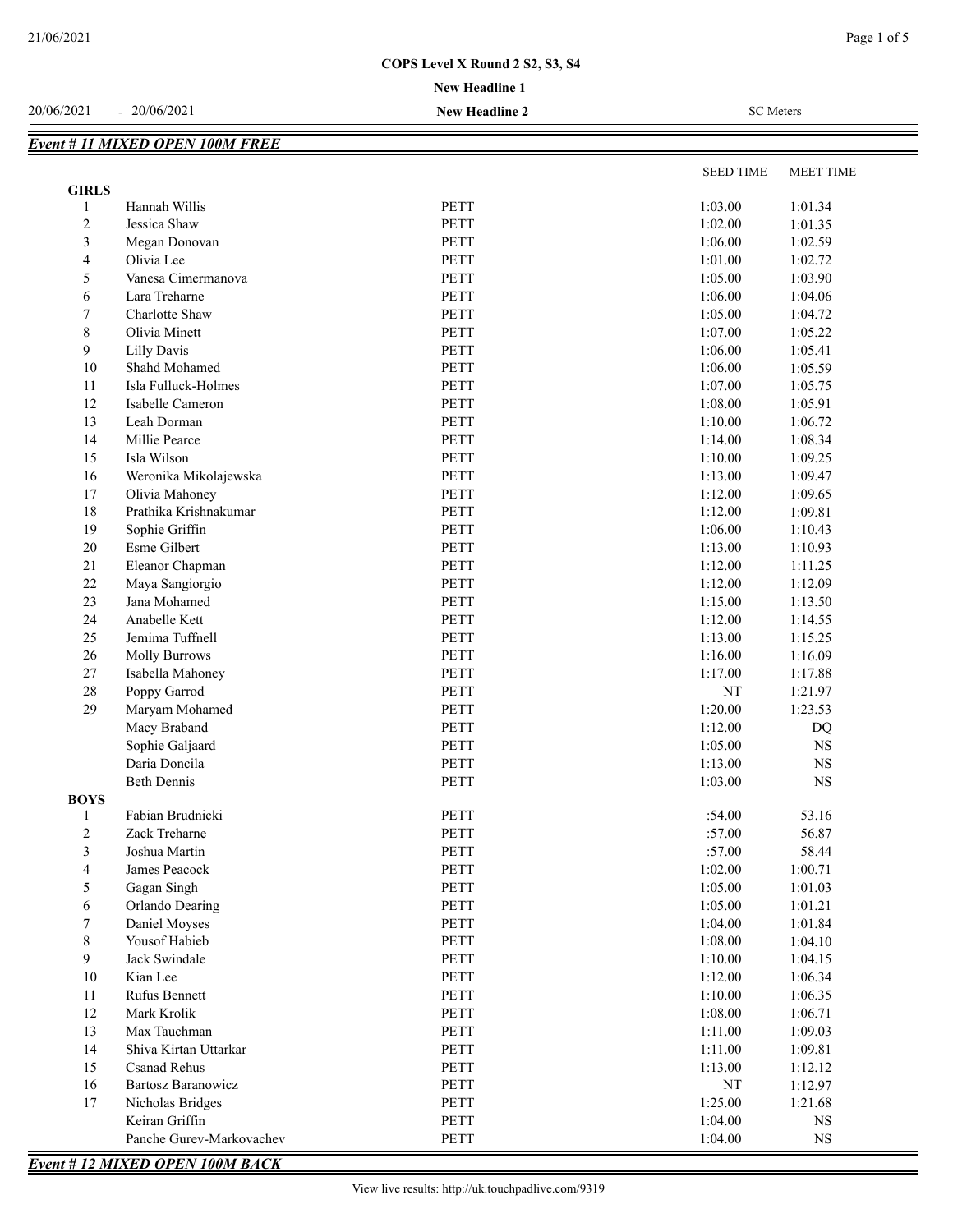| 20/06/2021       | $-20/06/2021$             | <b>New Headline 2</b> | <b>SC</b> Meters |                  |
|------------------|---------------------------|-----------------------|------------------|------------------|
|                  |                           |                       | <b>SEED TIME</b> | <b>MEET TIME</b> |
| <b>GIRLS</b>     |                           |                       |                  |                  |
| 1                | Hannah Willis             | PETT                  | 1:06.00          | 1:06.25          |
| $\boldsymbol{2}$ | Megan Donovan             | PETT                  | 1:09.00          | 1:09.25          |
| 3                | Isla Fulluck-Holmes       | <b>PETT</b>           | 1:15.00          | 1:10.56          |
| 4                | Vanesa Cimermanova        | PETT                  | 1:16.00          | 1:12.75          |
| 5                | Olivia Minett             | PETT                  | 1:18.00          | 1:12.94          |
| 6                | Isabelle Cameron          | <b>PETT</b>           | 1:16.00          | 1:13.37          |
| 6                | Charlotte Shaw            | <b>PETT</b>           | 1:15.00          | 1:13.37          |
| 8                | <b>Lilly Davis</b>        | <b>PETT</b>           | 1:15.00          | 1:13.67          |
| 9                | Sophie Griffin            | PETT                  | 1:08.00          | 1:13.90          |
| 10               | Jessica Shaw              | PETT                  | 1:08.00          | 1:14.13          |
| 11               | Isla Wilson               | PETT                  | 1:18.00          | 1:14.19          |
| 12               | Leah Dorman               | PETT                  | 1:16.00          | 1:14.38          |
| 13               | Weronika Mikolajewska     | <b>PETT</b>           | 1:22.00          | 1:16.19          |
| 14               | Esme Gilbert              | PETT                  | 1:13.00          | 1:16.65          |
| 15               | Olivia Mahoney            | PETT                  | 1:18.00          | 1:18.41          |
| 16               | Shahd Mohamed             | <b>PETT</b>           | 1:18.00          | 1:19.10          |
| 17               | Macy Braband              | <b>PETT</b>           | 1:20.00          | 1:21.38          |
| 18               | Jemima Tuffnell           | PETT                  | 1:25.00          | 1:24.60          |
| 19               | Eleanor Chapman           | <b>PETT</b>           | 1:20.00          | 1:25.18          |
| $20\,$           | <b>Molly Burrows</b>      | <b>PETT</b>           | 1:22.00          | 1:25.34          |
| 21               | Prathika Krishnakumar     | <b>PETT</b>           | 1:22.00          | 1:26.53          |
| 22               | Anabelle Kett             | PETT                  | 1:24.00          | 1:27.66          |
| 23               | Isabella Mahoney          | PETT                  | 1:29.00          | 1:29.45          |
| 24               | Poppy Garrod              | PETT                  | $\rm{NT}$        | 1:35.31          |
| 25               | Maryam Mohamed            | PETT                  | 1:30.00          | 1:39.44          |
|                  | Jana Mohamed              | <b>PETT</b>           | 1:25.00          | <b>DQ</b>        |
|                  | Millie Pearce             | PETT                  | 1:20.00          | $_{\rm NS}$      |
|                  | Sophie Galjaard           | PETT                  | 1:16.00          | $_{\rm NS}$      |
|                  | Daria Doncila             | <b>PETT</b>           | 1:20.00          | $_{\rm NS}$      |
|                  | <b>Beth Dennis</b>        | <b>PETT</b>           | 1:12.00          | $_{\rm NS}$      |
| <b>BOYS</b>      |                           |                       |                  |                  |
| 1                | Fabian Brudnicki          | <b>PETT</b>           | 1:01.00          | 1:00.00          |
| 2                | Gagan Singh               | PETT                  | 1:12.00          | 1:08.03          |
| 3                | Daniel Moyses             | PETT                  | 1:12.00          | 1:08.66          |
| $\overline{4}$   | Orlando Dearing           | PETT                  | 1:13.00          | 1:10.41          |
| 5                | Joshua Martin             | PETT                  | 1:10.00          | 1:11.41          |
| 6                | Rufus Bennett             | PETT                  | 1:15.00          | 1:13.75          |
|                  | Jack Swindale             | PETT                  | 1:18.00          | 1:16.16          |
| 7                |                           |                       |                  |                  |
| 8                | Mark Krolik               | PETT                  | 1:16.00          | 1:16.48          |
| 9                | Max Tauchman              | PETT                  | 1:19.00          | 1:17.00          |
| 10               | Kian Lee                  | PETT                  | 1:19.00          | 1:18.00          |
| 11               | Yousof Habieb             | PETT                  | 1:16.00          | 1:18.22          |
| 12               | Shiva Kirtan Uttarkar     | PETT                  | 1:22.00          | 1:23.19          |
| 13               | <b>Bartosz Baranowicz</b> | PETT                  | NT               | 1:25.28          |
| 14               | <b>Csanad Rehus</b>       | PETT                  | 1:26.00          | 1:25.88          |
| 15               | Nicholas Bridges          | PETT                  | 1:30.00          | 1:35.18          |
|                  | Keiran Griffin            | PETT                  | 1:12.00          | NS               |
|                  | Panche Gurev-Markovachev  | PETT                  | 1:13.00          | <b>NS</b>        |

|              |                  |      | OLLD THAIL | $IVILLLI$ $IIIVIL$ |
|--------------|------------------|------|------------|--------------------|
| <b>GIRLS</b> |                  |      |            |                    |
|              | Olivia Lee       | PETT | 1:16.00    | 1:17.03            |
| ∸            | Lara Treharne    | PETT | 1:22.00    | 1:20.03            |
|              | Isabelle Cameron | PETT | 1:22.00    | 1:20.07            |
|              |                  |      |            |                    |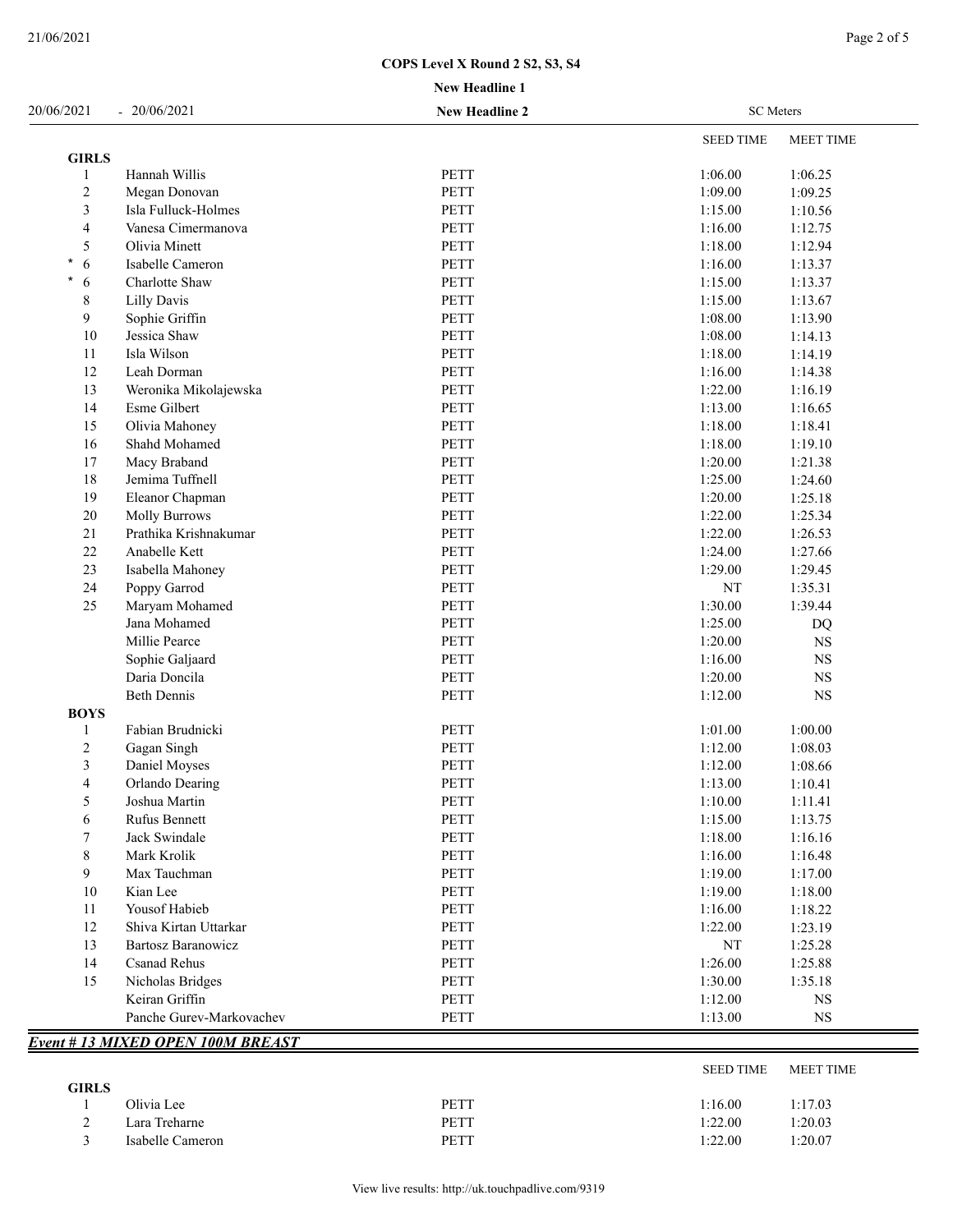| <b>New Headline 1</b> |  |
|-----------------------|--|
|                       |  |

| Hannah Willis<br><b>PETT</b><br>1:25.00<br>1:20.54<br>4<br>5<br>PETT<br>1:24.00<br>Lilly Davis<br>1:22.53<br>6<br><b>PETT</b><br>1:24.00<br>Jessica Shaw<br>1:23.13<br>7<br>PETT<br>1:27.00<br>Shahd Mohamed<br>1:25.68<br>8<br><b>PETT</b><br>1:26.00<br>Millie Pearce<br>1:26.53<br>9<br>Sophie Griffin<br><b>PETT</b><br>1:24.00<br>1:26.93<br>PETT<br>10<br>1:28.00<br>1:27.53<br>Olivia Minett<br>Isla Wilson<br><b>PETT</b><br>1:27.00<br>1:27.94<br>11<br>12<br>Megan Donovan<br><b>PETT</b><br>1:27.00<br>1:28.13<br>13<br><b>PETT</b><br>1:28.00<br>Leah Dorman<br>1:28.94<br>14<br>Charlotte Shaw<br>PETT<br>1:24.00<br>1:29.88<br>15<br>Vanesa Cimermanova<br>PETT<br>1:28.00<br>1:30.17<br>PETT<br>16<br>Macy Braband<br>1:29.00<br>1:30.97<br>17<br>Olivia Mahoney<br>PETT<br>1:29.00<br>1:31.84<br>18<br>Weronika Mikolajewska<br>PETT<br>1:28.00<br>1:35.21<br>19<br>Jemima Tuffnell<br><b>PETT</b><br>1:33.00<br>1:37.98<br>20<br><b>PETT</b><br>1:28.00<br>1:39.75<br>Eleanor Chapman<br>21<br>Jana Mohamed<br><b>PETT</b><br>1:35.00<br>1:43.00<br>PETT<br>22<br>Prathika Krishnakumar<br>1:30.00<br>1:44.15<br>23<br>PETT<br>1:42.00<br>Isabella Mahoney<br>1:45.12<br>PETT<br>24<br>Poppy Garrod<br>NT<br>1:45.35<br>25<br><b>Molly Burrows</b><br><b>PETT</b><br>1:33.00<br>1:45.75<br>PETT<br>26<br>Maryam Mohamed<br>1:40.00<br>2:01.91<br>Anabelle Kett<br>PETT<br>1:36.00<br><b>DQ</b><br><b>Beth Dennis</b><br>PETT<br>1:12.00<br>$_{\rm NS}$<br>Daria Doncila<br>PETT<br>1:29.00<br>$_{\rm NS}$<br>Esme Gilbert<br>PETT<br>1:38.00<br>$_{\rm NS}$<br>Sophie Galjaard<br>PETT<br>1:25.00<br>$_{\rm NS}$<br><b>BOYS</b><br>Joshua Martin<br><b>PETT</b><br>1:14.00<br>1:12.79<br>$\mathbf{1}$<br>PETT<br>2<br>Fabian Brudnicki<br>1:12.00<br>1:14.31<br>3<br><b>PETT</b><br>1:16.00<br>Zack Treharne<br>1:16.35<br>4<br><b>PETT</b><br>Gagan Singh<br>1:18.00<br>1:19.72<br>5<br><b>PETT</b><br>Daniel Moyses<br>1:20.00<br>1:20.10<br>6<br>Yousof Habieb<br>PETT<br>1:28.00<br>1:20.63<br>7<br>Orlando Dearing<br>PETT<br>1:28.00<br>1:26.22<br>$\,$ $\,$<br><b>PETT</b><br>Jack Swindale<br>1:28.00<br>1:29.28<br>9<br>Kian Lee<br>PETT<br>1:32.00<br>1:32.69<br>10<br>Mark Krolik<br>PETT<br>1:29.00<br>1:32.97<br>PETT<br>1:32.00<br>11<br>Shiva Kirtan Uttarkar<br>1:37.10<br>12<br>PETT<br><b>Bartosz Baranowicz</b><br>NT<br>1:39.46<br>PETT<br>1:40.00<br>13<br><b>Csanad Rehus</b><br>1:45.66 | 20/06/2021 | $-20/06/2021$    | <b>New Headline 2</b> |         | <b>SC</b> Meters |  |
|---------------------------------------------------------------------------------------------------------------------------------------------------------------------------------------------------------------------------------------------------------------------------------------------------------------------------------------------------------------------------------------------------------------------------------------------------------------------------------------------------------------------------------------------------------------------------------------------------------------------------------------------------------------------------------------------------------------------------------------------------------------------------------------------------------------------------------------------------------------------------------------------------------------------------------------------------------------------------------------------------------------------------------------------------------------------------------------------------------------------------------------------------------------------------------------------------------------------------------------------------------------------------------------------------------------------------------------------------------------------------------------------------------------------------------------------------------------------------------------------------------------------------------------------------------------------------------------------------------------------------------------------------------------------------------------------------------------------------------------------------------------------------------------------------------------------------------------------------------------------------------------------------------------------------------------------------------------------------------------------------------------------------------------------------------------------------------------------------------------------------------------------------------------------------------------------------------------------------------------------------------------------------------------------------------------------------------------------------------------------------------------------------------------------------------|------------|------------------|-----------------------|---------|------------------|--|
|                                                                                                                                                                                                                                                                                                                                                                                                                                                                                                                                                                                                                                                                                                                                                                                                                                                                                                                                                                                                                                                                                                                                                                                                                                                                                                                                                                                                                                                                                                                                                                                                                                                                                                                                                                                                                                                                                                                                                                                                                                                                                                                                                                                                                                                                                                                                                                                                                                 |            |                  |                       |         |                  |  |
|                                                                                                                                                                                                                                                                                                                                                                                                                                                                                                                                                                                                                                                                                                                                                                                                                                                                                                                                                                                                                                                                                                                                                                                                                                                                                                                                                                                                                                                                                                                                                                                                                                                                                                                                                                                                                                                                                                                                                                                                                                                                                                                                                                                                                                                                                                                                                                                                                                 |            |                  |                       |         |                  |  |
|                                                                                                                                                                                                                                                                                                                                                                                                                                                                                                                                                                                                                                                                                                                                                                                                                                                                                                                                                                                                                                                                                                                                                                                                                                                                                                                                                                                                                                                                                                                                                                                                                                                                                                                                                                                                                                                                                                                                                                                                                                                                                                                                                                                                                                                                                                                                                                                                                                 |            |                  |                       |         |                  |  |
|                                                                                                                                                                                                                                                                                                                                                                                                                                                                                                                                                                                                                                                                                                                                                                                                                                                                                                                                                                                                                                                                                                                                                                                                                                                                                                                                                                                                                                                                                                                                                                                                                                                                                                                                                                                                                                                                                                                                                                                                                                                                                                                                                                                                                                                                                                                                                                                                                                 |            |                  |                       |         |                  |  |
|                                                                                                                                                                                                                                                                                                                                                                                                                                                                                                                                                                                                                                                                                                                                                                                                                                                                                                                                                                                                                                                                                                                                                                                                                                                                                                                                                                                                                                                                                                                                                                                                                                                                                                                                                                                                                                                                                                                                                                                                                                                                                                                                                                                                                                                                                                                                                                                                                                 |            |                  |                       |         |                  |  |
|                                                                                                                                                                                                                                                                                                                                                                                                                                                                                                                                                                                                                                                                                                                                                                                                                                                                                                                                                                                                                                                                                                                                                                                                                                                                                                                                                                                                                                                                                                                                                                                                                                                                                                                                                                                                                                                                                                                                                                                                                                                                                                                                                                                                                                                                                                                                                                                                                                 |            |                  |                       |         |                  |  |
|                                                                                                                                                                                                                                                                                                                                                                                                                                                                                                                                                                                                                                                                                                                                                                                                                                                                                                                                                                                                                                                                                                                                                                                                                                                                                                                                                                                                                                                                                                                                                                                                                                                                                                                                                                                                                                                                                                                                                                                                                                                                                                                                                                                                                                                                                                                                                                                                                                 |            |                  |                       |         |                  |  |
|                                                                                                                                                                                                                                                                                                                                                                                                                                                                                                                                                                                                                                                                                                                                                                                                                                                                                                                                                                                                                                                                                                                                                                                                                                                                                                                                                                                                                                                                                                                                                                                                                                                                                                                                                                                                                                                                                                                                                                                                                                                                                                                                                                                                                                                                                                                                                                                                                                 |            |                  |                       |         |                  |  |
|                                                                                                                                                                                                                                                                                                                                                                                                                                                                                                                                                                                                                                                                                                                                                                                                                                                                                                                                                                                                                                                                                                                                                                                                                                                                                                                                                                                                                                                                                                                                                                                                                                                                                                                                                                                                                                                                                                                                                                                                                                                                                                                                                                                                                                                                                                                                                                                                                                 |            |                  |                       |         |                  |  |
|                                                                                                                                                                                                                                                                                                                                                                                                                                                                                                                                                                                                                                                                                                                                                                                                                                                                                                                                                                                                                                                                                                                                                                                                                                                                                                                                                                                                                                                                                                                                                                                                                                                                                                                                                                                                                                                                                                                                                                                                                                                                                                                                                                                                                                                                                                                                                                                                                                 |            |                  |                       |         |                  |  |
|                                                                                                                                                                                                                                                                                                                                                                                                                                                                                                                                                                                                                                                                                                                                                                                                                                                                                                                                                                                                                                                                                                                                                                                                                                                                                                                                                                                                                                                                                                                                                                                                                                                                                                                                                                                                                                                                                                                                                                                                                                                                                                                                                                                                                                                                                                                                                                                                                                 |            |                  |                       |         |                  |  |
|                                                                                                                                                                                                                                                                                                                                                                                                                                                                                                                                                                                                                                                                                                                                                                                                                                                                                                                                                                                                                                                                                                                                                                                                                                                                                                                                                                                                                                                                                                                                                                                                                                                                                                                                                                                                                                                                                                                                                                                                                                                                                                                                                                                                                                                                                                                                                                                                                                 |            |                  |                       |         |                  |  |
|                                                                                                                                                                                                                                                                                                                                                                                                                                                                                                                                                                                                                                                                                                                                                                                                                                                                                                                                                                                                                                                                                                                                                                                                                                                                                                                                                                                                                                                                                                                                                                                                                                                                                                                                                                                                                                                                                                                                                                                                                                                                                                                                                                                                                                                                                                                                                                                                                                 |            |                  |                       |         |                  |  |
|                                                                                                                                                                                                                                                                                                                                                                                                                                                                                                                                                                                                                                                                                                                                                                                                                                                                                                                                                                                                                                                                                                                                                                                                                                                                                                                                                                                                                                                                                                                                                                                                                                                                                                                                                                                                                                                                                                                                                                                                                                                                                                                                                                                                                                                                                                                                                                                                                                 |            |                  |                       |         |                  |  |
|                                                                                                                                                                                                                                                                                                                                                                                                                                                                                                                                                                                                                                                                                                                                                                                                                                                                                                                                                                                                                                                                                                                                                                                                                                                                                                                                                                                                                                                                                                                                                                                                                                                                                                                                                                                                                                                                                                                                                                                                                                                                                                                                                                                                                                                                                                                                                                                                                                 |            |                  |                       |         |                  |  |
|                                                                                                                                                                                                                                                                                                                                                                                                                                                                                                                                                                                                                                                                                                                                                                                                                                                                                                                                                                                                                                                                                                                                                                                                                                                                                                                                                                                                                                                                                                                                                                                                                                                                                                                                                                                                                                                                                                                                                                                                                                                                                                                                                                                                                                                                                                                                                                                                                                 |            |                  |                       |         |                  |  |
|                                                                                                                                                                                                                                                                                                                                                                                                                                                                                                                                                                                                                                                                                                                                                                                                                                                                                                                                                                                                                                                                                                                                                                                                                                                                                                                                                                                                                                                                                                                                                                                                                                                                                                                                                                                                                                                                                                                                                                                                                                                                                                                                                                                                                                                                                                                                                                                                                                 |            |                  |                       |         |                  |  |
|                                                                                                                                                                                                                                                                                                                                                                                                                                                                                                                                                                                                                                                                                                                                                                                                                                                                                                                                                                                                                                                                                                                                                                                                                                                                                                                                                                                                                                                                                                                                                                                                                                                                                                                                                                                                                                                                                                                                                                                                                                                                                                                                                                                                                                                                                                                                                                                                                                 |            |                  |                       |         |                  |  |
|                                                                                                                                                                                                                                                                                                                                                                                                                                                                                                                                                                                                                                                                                                                                                                                                                                                                                                                                                                                                                                                                                                                                                                                                                                                                                                                                                                                                                                                                                                                                                                                                                                                                                                                                                                                                                                                                                                                                                                                                                                                                                                                                                                                                                                                                                                                                                                                                                                 |            |                  |                       |         |                  |  |
|                                                                                                                                                                                                                                                                                                                                                                                                                                                                                                                                                                                                                                                                                                                                                                                                                                                                                                                                                                                                                                                                                                                                                                                                                                                                                                                                                                                                                                                                                                                                                                                                                                                                                                                                                                                                                                                                                                                                                                                                                                                                                                                                                                                                                                                                                                                                                                                                                                 |            |                  |                       |         |                  |  |
|                                                                                                                                                                                                                                                                                                                                                                                                                                                                                                                                                                                                                                                                                                                                                                                                                                                                                                                                                                                                                                                                                                                                                                                                                                                                                                                                                                                                                                                                                                                                                                                                                                                                                                                                                                                                                                                                                                                                                                                                                                                                                                                                                                                                                                                                                                                                                                                                                                 |            |                  |                       |         |                  |  |
|                                                                                                                                                                                                                                                                                                                                                                                                                                                                                                                                                                                                                                                                                                                                                                                                                                                                                                                                                                                                                                                                                                                                                                                                                                                                                                                                                                                                                                                                                                                                                                                                                                                                                                                                                                                                                                                                                                                                                                                                                                                                                                                                                                                                                                                                                                                                                                                                                                 |            |                  |                       |         |                  |  |
|                                                                                                                                                                                                                                                                                                                                                                                                                                                                                                                                                                                                                                                                                                                                                                                                                                                                                                                                                                                                                                                                                                                                                                                                                                                                                                                                                                                                                                                                                                                                                                                                                                                                                                                                                                                                                                                                                                                                                                                                                                                                                                                                                                                                                                                                                                                                                                                                                                 |            |                  |                       |         |                  |  |
|                                                                                                                                                                                                                                                                                                                                                                                                                                                                                                                                                                                                                                                                                                                                                                                                                                                                                                                                                                                                                                                                                                                                                                                                                                                                                                                                                                                                                                                                                                                                                                                                                                                                                                                                                                                                                                                                                                                                                                                                                                                                                                                                                                                                                                                                                                                                                                                                                                 |            |                  |                       |         |                  |  |
|                                                                                                                                                                                                                                                                                                                                                                                                                                                                                                                                                                                                                                                                                                                                                                                                                                                                                                                                                                                                                                                                                                                                                                                                                                                                                                                                                                                                                                                                                                                                                                                                                                                                                                                                                                                                                                                                                                                                                                                                                                                                                                                                                                                                                                                                                                                                                                                                                                 |            |                  |                       |         |                  |  |
|                                                                                                                                                                                                                                                                                                                                                                                                                                                                                                                                                                                                                                                                                                                                                                                                                                                                                                                                                                                                                                                                                                                                                                                                                                                                                                                                                                                                                                                                                                                                                                                                                                                                                                                                                                                                                                                                                                                                                                                                                                                                                                                                                                                                                                                                                                                                                                                                                                 |            |                  |                       |         |                  |  |
|                                                                                                                                                                                                                                                                                                                                                                                                                                                                                                                                                                                                                                                                                                                                                                                                                                                                                                                                                                                                                                                                                                                                                                                                                                                                                                                                                                                                                                                                                                                                                                                                                                                                                                                                                                                                                                                                                                                                                                                                                                                                                                                                                                                                                                                                                                                                                                                                                                 |            |                  |                       |         |                  |  |
|                                                                                                                                                                                                                                                                                                                                                                                                                                                                                                                                                                                                                                                                                                                                                                                                                                                                                                                                                                                                                                                                                                                                                                                                                                                                                                                                                                                                                                                                                                                                                                                                                                                                                                                                                                                                                                                                                                                                                                                                                                                                                                                                                                                                                                                                                                                                                                                                                                 |            |                  |                       |         |                  |  |
|                                                                                                                                                                                                                                                                                                                                                                                                                                                                                                                                                                                                                                                                                                                                                                                                                                                                                                                                                                                                                                                                                                                                                                                                                                                                                                                                                                                                                                                                                                                                                                                                                                                                                                                                                                                                                                                                                                                                                                                                                                                                                                                                                                                                                                                                                                                                                                                                                                 |            |                  |                       |         |                  |  |
|                                                                                                                                                                                                                                                                                                                                                                                                                                                                                                                                                                                                                                                                                                                                                                                                                                                                                                                                                                                                                                                                                                                                                                                                                                                                                                                                                                                                                                                                                                                                                                                                                                                                                                                                                                                                                                                                                                                                                                                                                                                                                                                                                                                                                                                                                                                                                                                                                                 |            |                  |                       |         |                  |  |
|                                                                                                                                                                                                                                                                                                                                                                                                                                                                                                                                                                                                                                                                                                                                                                                                                                                                                                                                                                                                                                                                                                                                                                                                                                                                                                                                                                                                                                                                                                                                                                                                                                                                                                                                                                                                                                                                                                                                                                                                                                                                                                                                                                                                                                                                                                                                                                                                                                 |            |                  |                       |         |                  |  |
|                                                                                                                                                                                                                                                                                                                                                                                                                                                                                                                                                                                                                                                                                                                                                                                                                                                                                                                                                                                                                                                                                                                                                                                                                                                                                                                                                                                                                                                                                                                                                                                                                                                                                                                                                                                                                                                                                                                                                                                                                                                                                                                                                                                                                                                                                                                                                                                                                                 |            |                  |                       |         |                  |  |
|                                                                                                                                                                                                                                                                                                                                                                                                                                                                                                                                                                                                                                                                                                                                                                                                                                                                                                                                                                                                                                                                                                                                                                                                                                                                                                                                                                                                                                                                                                                                                                                                                                                                                                                                                                                                                                                                                                                                                                                                                                                                                                                                                                                                                                                                                                                                                                                                                                 |            |                  |                       |         |                  |  |
|                                                                                                                                                                                                                                                                                                                                                                                                                                                                                                                                                                                                                                                                                                                                                                                                                                                                                                                                                                                                                                                                                                                                                                                                                                                                                                                                                                                                                                                                                                                                                                                                                                                                                                                                                                                                                                                                                                                                                                                                                                                                                                                                                                                                                                                                                                                                                                                                                                 |            |                  |                       |         |                  |  |
|                                                                                                                                                                                                                                                                                                                                                                                                                                                                                                                                                                                                                                                                                                                                                                                                                                                                                                                                                                                                                                                                                                                                                                                                                                                                                                                                                                                                                                                                                                                                                                                                                                                                                                                                                                                                                                                                                                                                                                                                                                                                                                                                                                                                                                                                                                                                                                                                                                 |            |                  |                       |         |                  |  |
|                                                                                                                                                                                                                                                                                                                                                                                                                                                                                                                                                                                                                                                                                                                                                                                                                                                                                                                                                                                                                                                                                                                                                                                                                                                                                                                                                                                                                                                                                                                                                                                                                                                                                                                                                                                                                                                                                                                                                                                                                                                                                                                                                                                                                                                                                                                                                                                                                                 |            |                  |                       |         |                  |  |
|                                                                                                                                                                                                                                                                                                                                                                                                                                                                                                                                                                                                                                                                                                                                                                                                                                                                                                                                                                                                                                                                                                                                                                                                                                                                                                                                                                                                                                                                                                                                                                                                                                                                                                                                                                                                                                                                                                                                                                                                                                                                                                                                                                                                                                                                                                                                                                                                                                 |            |                  |                       |         |                  |  |
|                                                                                                                                                                                                                                                                                                                                                                                                                                                                                                                                                                                                                                                                                                                                                                                                                                                                                                                                                                                                                                                                                                                                                                                                                                                                                                                                                                                                                                                                                                                                                                                                                                                                                                                                                                                                                                                                                                                                                                                                                                                                                                                                                                                                                                                                                                                                                                                                                                 |            |                  |                       |         |                  |  |
|                                                                                                                                                                                                                                                                                                                                                                                                                                                                                                                                                                                                                                                                                                                                                                                                                                                                                                                                                                                                                                                                                                                                                                                                                                                                                                                                                                                                                                                                                                                                                                                                                                                                                                                                                                                                                                                                                                                                                                                                                                                                                                                                                                                                                                                                                                                                                                                                                                 |            |                  |                       |         |                  |  |
|                                                                                                                                                                                                                                                                                                                                                                                                                                                                                                                                                                                                                                                                                                                                                                                                                                                                                                                                                                                                                                                                                                                                                                                                                                                                                                                                                                                                                                                                                                                                                                                                                                                                                                                                                                                                                                                                                                                                                                                                                                                                                                                                                                                                                                                                                                                                                                                                                                 |            |                  |                       |         |                  |  |
|                                                                                                                                                                                                                                                                                                                                                                                                                                                                                                                                                                                                                                                                                                                                                                                                                                                                                                                                                                                                                                                                                                                                                                                                                                                                                                                                                                                                                                                                                                                                                                                                                                                                                                                                                                                                                                                                                                                                                                                                                                                                                                                                                                                                                                                                                                                                                                                                                                 |            |                  |                       |         |                  |  |
|                                                                                                                                                                                                                                                                                                                                                                                                                                                                                                                                                                                                                                                                                                                                                                                                                                                                                                                                                                                                                                                                                                                                                                                                                                                                                                                                                                                                                                                                                                                                                                                                                                                                                                                                                                                                                                                                                                                                                                                                                                                                                                                                                                                                                                                                                                                                                                                                                                 |            |                  |                       |         |                  |  |
|                                                                                                                                                                                                                                                                                                                                                                                                                                                                                                                                                                                                                                                                                                                                                                                                                                                                                                                                                                                                                                                                                                                                                                                                                                                                                                                                                                                                                                                                                                                                                                                                                                                                                                                                                                                                                                                                                                                                                                                                                                                                                                                                                                                                                                                                                                                                                                                                                                 | 14         | Nicholas Bridges | <b>PETT</b>           | 1:45.00 | 1:47.69          |  |
| Keiran Griffin<br><b>PETT</b><br>1:17.00<br>NS                                                                                                                                                                                                                                                                                                                                                                                                                                                                                                                                                                                                                                                                                                                                                                                                                                                                                                                                                                                                                                                                                                                                                                                                                                                                                                                                                                                                                                                                                                                                                                                                                                                                                                                                                                                                                                                                                                                                                                                                                                                                                                                                                                                                                                                                                                                                                                                  |            |                  |                       |         |                  |  |
| Max Tauchman<br><b>PETT</b><br>1:30.00<br>NS                                                                                                                                                                                                                                                                                                                                                                                                                                                                                                                                                                                                                                                                                                                                                                                                                                                                                                                                                                                                                                                                                                                                                                                                                                                                                                                                                                                                                                                                                                                                                                                                                                                                                                                                                                                                                                                                                                                                                                                                                                                                                                                                                                                                                                                                                                                                                                                    |            |                  |                       |         |                  |  |
| Panche Gurev-Markovachev<br>PETT<br>1:16.00<br>NS                                                                                                                                                                                                                                                                                                                                                                                                                                                                                                                                                                                                                                                                                                                                                                                                                                                                                                                                                                                                                                                                                                                                                                                                                                                                                                                                                                                                                                                                                                                                                                                                                                                                                                                                                                                                                                                                                                                                                                                                                                                                                                                                                                                                                                                                                                                                                                               |            |                  |                       |         |                  |  |
| <b>Event # 14 MIXED OPEN 100M FLY</b>                                                                                                                                                                                                                                                                                                                                                                                                                                                                                                                                                                                                                                                                                                                                                                                                                                                                                                                                                                                                                                                                                                                                                                                                                                                                                                                                                                                                                                                                                                                                                                                                                                                                                                                                                                                                                                                                                                                                                                                                                                                                                                                                                                                                                                                                                                                                                                                           |            |                  |                       |         |                  |  |

|              |                    |             | <b>SEED TIME</b> | <b>MEET TIME</b> |
|--------------|--------------------|-------------|------------------|------------------|
| <b>GIRLS</b> |                    |             |                  |                  |
|              | Hannah Willis      | <b>PETT</b> | 1:08.00          | 1:07.03          |
| ◠<br>∠       | Jessica Shaw       | <b>PETT</b> | 1:06.00          | 1:08.13          |
|              | Lara Treharne      | <b>PETT</b> | 1:09.00          | 1:10.07          |
| 4            | Megan Donovan      | <b>PETT</b> | 1:09.00          | 1:11.09          |
| 5            | Charlotte Shaw     | <b>PETT</b> | 1:13.00          | 1:11.16          |
| 6            | Vanesa Cimermanova | <b>PETT</b> | 1:13.00          | 1:13.44          |
| $\mathbf{r}$ | Leah Dorman        | <b>PETT</b> | 1:16.00          | 1:14.56          |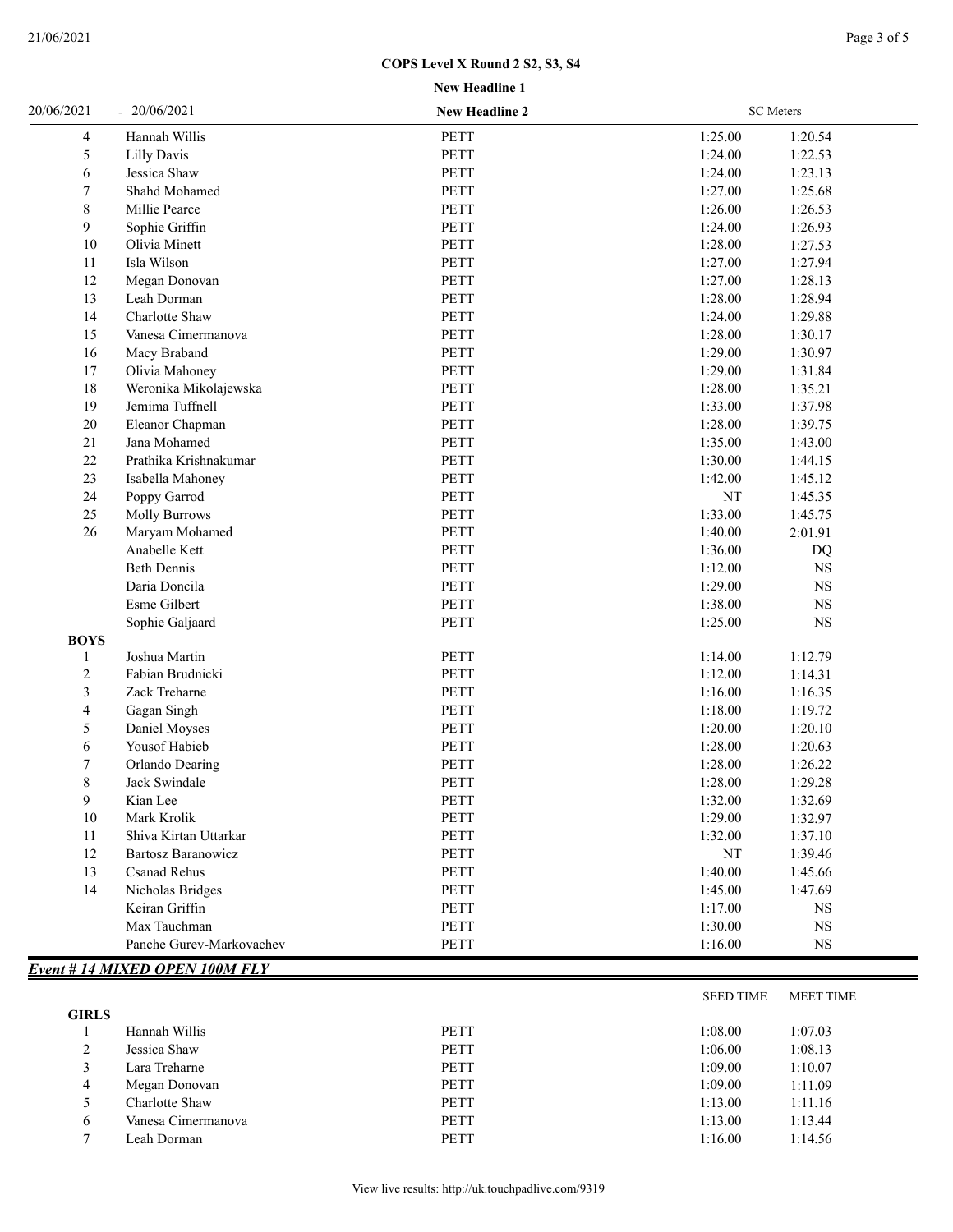| <b>New Headline 1</b> |  |
|-----------------------|--|
|                       |  |

| 20/06/2021          | $-20/06/2021$                   | <b>New Headline 2</b> | <b>SC</b> Meters |                  |
|---------------------|---------------------------------|-----------------------|------------------|------------------|
| 8                   | Isla Fulluck-Holmes             | PETT                  | 1:15.00          | 1:15.66          |
| 9                   | Olivia Minett                   | PETT                  | 1:16.00          | 1:17.24          |
| 10                  | Shahd Mohamed                   | PETT                  | 1:15.00          | 1:19.53          |
| 11                  | Isabelle Cameron                | PETT                  | 1:15.00          | 1:20.19          |
| 12                  | Lilly Davis                     | <b>PETT</b>           | 1:20.00          | 1:20.43          |
| 13                  | Olivia Mahoney                  | PETT                  | 1:18.00          | 1:21.83          |
| 14                  | Esme Gilbert                    | PETT                  | 1:25.00          | 1:22.75          |
| 15                  | Weronika Mikolajewska           | PETT                  | 1:19.00          | 1:23.22          |
| 16                  | Maya Sangiorgio                 | PETT                  | 1:24.00          | 1:23.28          |
| 17                  | Isla Wilson                     | PETT                  | 1:17.00          | 1:23.31          |
| 18                  | <b>Molly Burrows</b>            | PETT                  | 1:25.00          | 1:25.93          |
| 19                  | Prathika Krishnakumar           | PETT                  | 1:25.00          | 1:28.81          |
| $20\,$              | Jana Mohamed                    | PETT                  | 1:22.00          | 1:30.71          |
|                     |                                 |                       |                  |                  |
| $21\,$              | Millie Pearce                   | PETT                  | 1:21.00          | 1:31.06          |
| $22\,$              | Macy Braband                    | PETT                  | 1:26.00          | 1:31.15          |
| 23                  | Poppy Garrod                    | PETT                  | $\rm{NT}$        | 1:33.03          |
| 24                  | Jemima Tuffnell                 | PETT                  | 1:25.00          | 1:33.64          |
| 25                  | Isabella Mahoney                | PETT                  | 1:28.00          | 1:35.88          |
| 26                  | Maryam Mohamed                  | PETT                  | 1:30.00          | 1:56.41          |
|                     | <b>Beth Dennis</b>              | PETT                  | 1:08.00          | $_{\rm NS}$      |
|                     | Sophie Griffin                  | <b>PETT</b>           | 1:13.00          | $_{\rm NS}$      |
|                     | Sophie Galjaard                 | <b>PETT</b>           | 1:18.00          | $_{\rm NS}$      |
|                     | Daria Doncila                   | <b>PETT</b>           | 1:22.00          | $_{\rm NS}$      |
| <b>BOYS</b>         |                                 |                       |                  |                  |
| 1                   | Zack Treharne                   | PETT                  | 1:00.00          | 1:00.50          |
| $\boldsymbol{2}$    | Fabian Brudnicki                | PETT                  | 1:02.00          | 1:04.00          |
| 3                   | James Peacock                   | PETT                  | 1:06.00          | 1:06.69          |
| 4                   | Joshua Martin                   | PETT                  | 1:09.00          | 1:08.07          |
| 5                   | Orlando Dearing                 | PETT                  | 1:10.00          | 1:12.22          |
| 6                   | Gagan Singh                     | PETT                  | 1:13.00          | 1:12.81          |
| 7                   | Daniel Moyses                   | PETT                  | 1:10.00          | 1:14.00          |
| 8                   | Rufus Bennett                   | PETT                  | 1:12.00          | 1:16.44          |
| 9                   | Jack Swindale                   | PETT                  | 1:17.00          | 1:18.87          |
| 10                  | Mark Krolik                     | PETT                  | 1:19.00          | 1:19.88          |
| 11                  | Kian Lee                        | PETT                  | 1:20.00          | 1:20.13          |
| 12                  | Shiva Kirtan Uttarkar           | PETT                  | 1:20.00          | 1:21.15          |
| 13                  | <b>Bartosz Baranowicz</b>       | <b>PETT</b>           | NT               | 1:27.10          |
| 14                  | Csanad Rehus                    | PETT                  | 1:25.00          | 1:32.47          |
|                     | Nicholas Bridges                | PETT                  | 1:32.00          | DQ               |
|                     | Panche Gurev-Markovachev        | PETT                  | 1:12.00          | $_{\rm NS}$      |
|                     | Max Tauchman                    | PETT                  | 1:19.00          | $_{\rm NS}$      |
|                     | Yousof Habieb                   | PETT                  | 1:20.00          | $_{\rm NS}$      |
|                     | Keiran Griffin                  | <b>PETT</b>           | 1:12.00          | $_{\rm NS}$      |
|                     |                                 |                       |                  |                  |
|                     | Event # 15 MIXED OPEN 100M I.M. |                       |                  |                  |
|                     |                                 |                       | <b>SEED TIME</b> | <b>MEET TIME</b> |
| <b>GIRLS</b>        |                                 |                       |                  |                  |
| 1                   | Jessica Shaw                    | PETT                  | 1:13.53          | 1:10.19          |
| $\overline{c}$      | Hannah Willis                   | PETT                  | 1:10.49          | 1:10.29          |
| 3                   | Megan Donovan                   | PETT                  | 1:15.22          | 1:13.34          |
| 4                   | Isabelle Cameron                | PETT                  | 1:16.75          | 1:14.52          |
|                     | Vanesa Cimermanova              | PETT                  | 1:14.50          |                  |
| 5                   |                                 |                       |                  | 1:15.06          |
| 6                   | Olivia Minett                   | <b>PETT</b>           | 1:14.89          | 1:15.59          |
| 7                   | Leah Dorman                     | PETT                  | 1:20.00          | 1:16.19          |
| $\,8\,$             | Shahd Mohamed                   | PETT                  | 1:18.34          | 1:16.84          |
| $\,8\,$<br>$^\star$ | <b>Lilly Davis</b>              | PETT                  | 1:16.16          | 1:16.84          |
| 10                  | Charlotte Shaw                  | PETT                  | 1:15.18          | 1:17.22          |